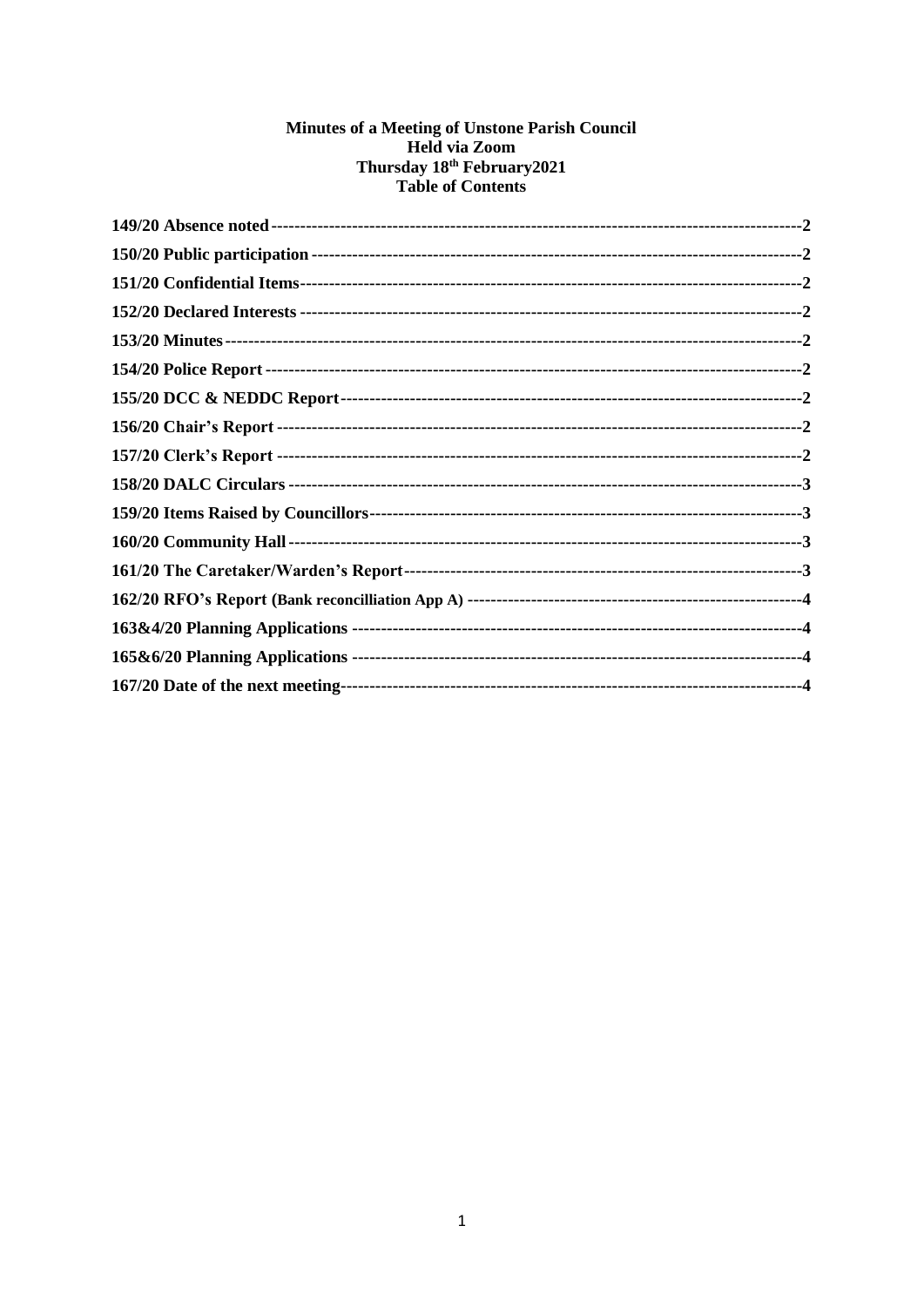#### **Minutes of a Meeting of Unstone Parish Council Held via Zoom Thursday 18th February 2021**

Present: Cllrs: J Hill, A Land, M Lilleyman, T Rogers, R Smith & V Tebbs. Cllr Smith chaired the meeting in the absence of Cllr Hopkinson

**In Attendance:** J Clayton (Clerk) E Smith (RFO) and M Brown (Caretaker/Warden)

<span id="page-1-0"></span>**149/20 Apologies.** Cllrs Dale, Hopkinson and Perkins were not present and sent apologies

<span id="page-1-1"></span>**150/20 Public participation** – Two members of the public were present and commented regarding the Apperknowle Dog Bin request.

<span id="page-1-2"></span>**151/20 Confidential Items** - there were no confidential items on the Agenda

<span id="page-1-3"></span>**152/20 Declared Interests –** Cllr Hill declared an interest in the Barrack House planning matter and would not take part in any discussion on the matter

<span id="page-1-4"></span>**153/20 Minutes** of the UPC meeting on Thursday 21<sup>st</sup> January 2021 were accepted by all and signed by the Chair. RESOLVED

<span id="page-1-5"></span>**154/20 Police Report.** PCSO Flowers had sent a report, the following crimes were reported in the parish in February 2021: 3x Violence against the Person, 3x Criminal Damage and 2x Public Order RESOLVED TO NOTE

#### <span id="page-1-6"></span>**155/20 DCC & NEDDC Report - Cllr Dale sent a report:**

- 1. Covid 19 rates continue to reduce within North East Derbyshire
- 2. The election on  $6<sup>th</sup>$  May was set to go ahead
- 3. Local Plan consultation period had now closed and had received a good rate of return from local residents
- 4. The issue of land ownership at Barrack House was being investigated by NEDDC
- 5. The planning application for the Fleur De Llys development would be heard by the full planning committee, given the green belt implications.
- 6. Green home grant of £1m had been released from Govt. RESOLVED TO NOTE

#### <span id="page-1-7"></span>**156/20 Chair's Report** - nothing to report

### **157/20 Clerks Report. The Clerk reported**:

- 1. Road Closure Main Road Troway 16-18<sup>th</sup> March due to water works, Townend Apperknowle closed 3-5<sup>th</sup> March due to water works and Summerley Rd Apperknowle 3<sup>rd</sup>-5<sup>th</sup> April due gas works. RESOLVED
- 2. Rural Safety and Crime Prevention information has been circulated and placed on the website. RESOLVED
- 3. DCC Get the fact re Covid mis information had been placed on the website. RESOLVED
- 4. PCC's office was offering Vulnerability Fund grants for local project the deadline was  $26<sup>th</sup>$  Feb 2021. RESOLVED TO **NOTE**
- 5. An enquiry had been received from a local resident regarding ownership of land at Lightwood Lane at Middle Handley, the Clerk confirmed it was owned by local Trustees, having been gifted form the Chatsworth Estate in 1924. RESOLVED TO NOTE
- 6. Cllrs asked the Clerk to chase the feedback from the recent SYHA local housing survey. *Clerk's Note requested 19/02, the information will be sent in the near future.* RESOLVED
- 7. Cllr Rogers asked the Clerk to report blocked gulleys on Long Lane and felling of trees on council owned land on land opposite Gypsy Lane. *Clerk's Note reported 19/02.* RESOLVED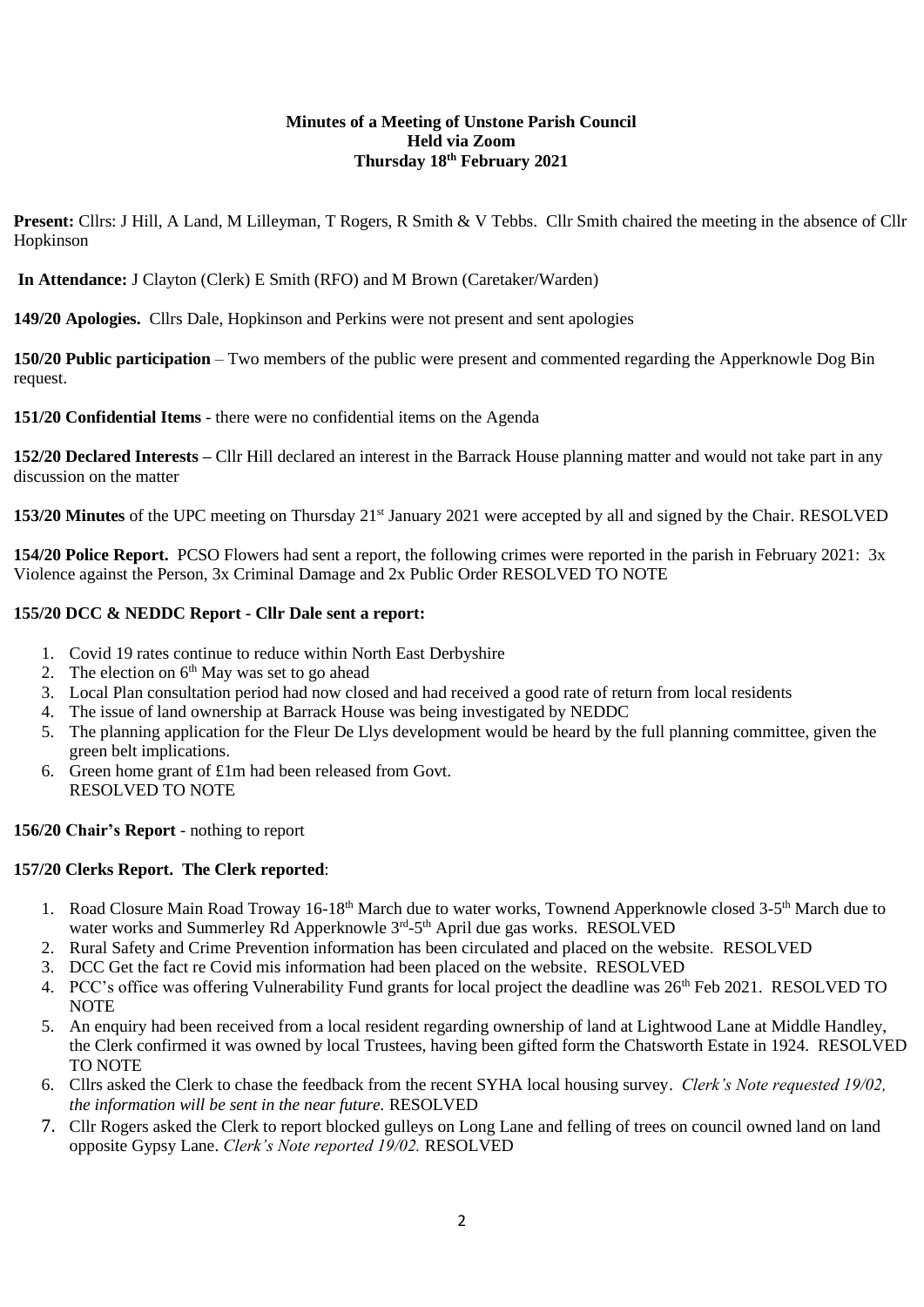<span id="page-2-0"></span>**158/20 DALC Circulars** It was noted that all DALC Newsletters and relevant correspondence had been circulated, copies were available from the Clerk. RESOLVED

#### <span id="page-2-1"></span>**159/20 Items Raised by Councillors**

- 1. Cllr Vacancy Cllrs agreed to co-opt Mrs R Davison to the council and thanked her for her interest in the position and welcomed her to the council. The Clerk added that all relevant paperwork will be completed prior to the March meeting and NEDDC will be informed. RESOLVED
- 2. Whittington Lane Park. The Vice Chair reported that the working group met with Vistry on Zoom, the company are interested in contributing to Whittington Lane park for benefit of the local community**.** UPC need to keep NEDDC Estates Dept informed as landowners. The local police have recommended CCTV for the area. Cllrs agreed to apply for funding for CCTV via PCC's Vulnerability Fund. RESOLVED
- 3. Cllr Rogers reported that the UPC Parish Plan Working Group had met and had identified suggestions, the plan would be circulated and discussed at the March meeting. RESOLVED
- 4. To consider request for a dog bin at Apperknowle. The Vice Chair suspended Standing Orders to allow a local resident to speak on the matter. She reported that a dog bin was required at the bottom of the narrow lane across from the cricket club entrance in Apperknowle, due to the increase in demand from local dog walkers using the area. All Cllrs approved the new bin, at a cost of £287.51 for the new bin, with a £3.66 per week emptying charge. Cllrs asked the Clerk to arrange with NEDDC. RESOLVED
- 5. To approve 20/21 DTC Cemetery payment. The Clerk reported that UPC Cllrs met to discuss matter in August 2020, Minute No 71.3 refers. All Cllrs present voted to end the arrangement with Dronfield Town Council at the end of the fiscal year and therefore recommended that the outstanding payment for 20/21 should be made. Cllrs asked the RFO to make the payment and asked the Clerk to contact Mr Fieldsend from NEDDC in order to legally terminate the agreement and to write to Dronfield Town Council stating that UPC did not intend to make any further payments. RESOLVED
- 6. To approve moving the Dog Bin at Whittington Lane Park The Caretaker/Warden reported the new NEDDC Dog Order regulations had highlighted the need to move the dog bin at Whittington Lane Park, NEDDC would charge £52.58, for the works. Cllrs approved the move and asked the Clerk to arrange with NEDDC. RESOLVED

#### <span id="page-2-2"></span>**160/20 Community Hall**

- 1. Cllrs approved the purchase of a door sensor for the boiler room at the Community Hall, to link to the existing system at an approx. cost of £100. RESOLVED
- **2.** The Caretaker/ Warden reported repainting of main hall was now complete.

#### <span id="page-2-3"></span>**161/20 The Caretaker/Warden's Reported:**

- 1. Routine checks on all bins, grit bins, dog bins, bust stops, benches etc around parish carried out. RESOLVED
- 2. Routine play area inspections and litter picking completed. RESOLVED
- 3. Fly tipping reported to NEDDC on Moreton Lane. RESOLVED
- 4. Two pieces of board had been purchased as agreed for the refurbishment of notice boards at Unstone Green and Apperknowle, works will be completed over the forthcoming weeks. RESOLVED
- 5. The UPC grit bin stocks had been replenished recently, in view of the recent cold weather. RESOLVED
- 6. The ride-on Mower needed some work to worn blade spindles and other components, plus new blades, (approx. £350 on top of standard service). RESOLVED
- 7. Up to date UPC Asset Lists will be circulated within the next month. RESOLVED
- 8. The van still has a faulty door sensor, advice has been sought form an Auto Electrician. RESOLVED
- **9.** The ROSPA Advisor had sent a report recommending a soft door close for the gate at Sharman Gate Park. Cllrs asked the RFO to arrange. RESOLVED

#### <span id="page-2-4"></span>**162/20 RFO's Report.**

1. The RFO's report had been circulated and was approved.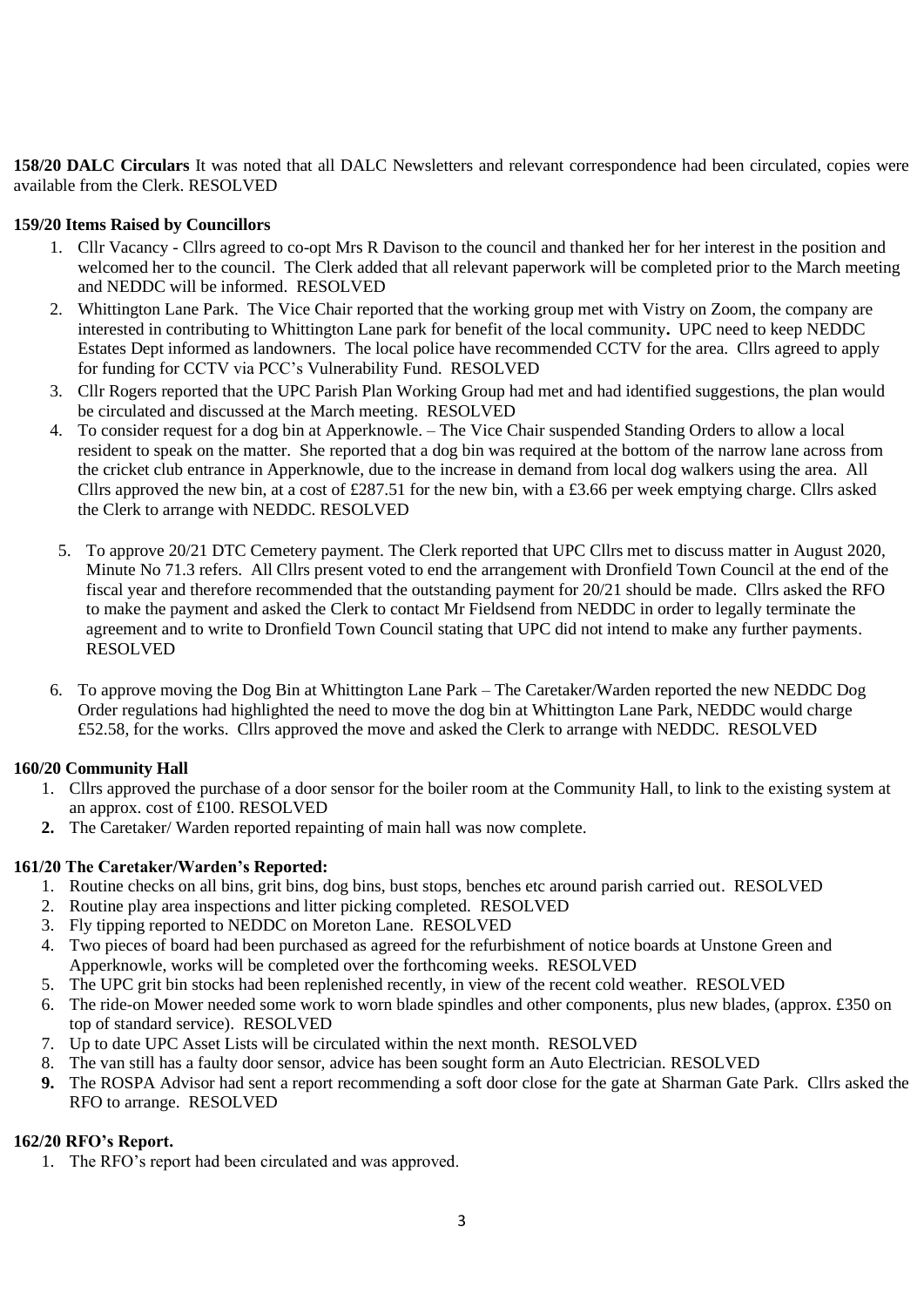- 2. The Cheque /BAC's request for February 2021 £5,611.19 was unanimously approved along with the current income sheet and bank reconciliation (App 1). RESOLVED
- 3. CCTV grant funding application for Whittington Lane Park The RFO reported that three quotations had been sought for the project. All Cllrs approved for the RFO to act as Financial Officer and the Clerk to act as Project Manager for the Project. The Clerk added that a revised CCTV policy would be required. RESOLVED
- 4. The RFO had received  $\pounds$  6,238 in Covid grants to cover lost income for the Community Hall, forthcoming grants should be rewarded automatically. RESOLVED
- 5. Brierley Park DET funding The RFO confirmed that three quotations had been received for the park refurbishment. Kompan was the cheapest. Cllrs agreed to choose that option and gave permission to the RFO to sign the documentation on behalf of UPC. RESOLVED
- 6. The RFO reported the cheapest option for a replacement pressure washer was £115.82. Cllrs approved the expenditure. RESOLVED

#### **163/20 Planning Applications**

- 1. 20/01241/DISCON | Application to discharge conditions 4 (construction layout) and 13 (Coal Mining investigation) pursuant of application 20/00635/FL | Summerley Farm Summerley Lower Road Apperknowle Dronfield S18 4BB
- 2. 20/01306/DISCON | Application to discharge conditions 3 (Finished land contours), 4 (Planting and seeding schedule), 5 (Biodiversity enhancements), 6 (Landscape and ecological management plan), 8 (Tree and hedgerow protection measures), 11 (Access, footpath link and drainage), 13 (Parking and turning area) and 17 (litter picking and waste management) pursuant of 19/00577/FL | Land South Of Cricket Ground High Street Apperknowle
- 3. 20/01135/FL | Application for the retention of a retaining wall and tarmac driveway | Barrack House Barrack Road Apperknowle Dronfield S18 4AU
- 4. 20/01312/FLH | Demolition of existing outbuilding and construction of two storey side extension | 22 Loundes Road Unstone Dronfield S18 4DE
- 5. 21/00023/DISCON | Application to discharge conditions 10 (Waste storage and collection) and 11 (Plot 8 second floor window) pursuant to 19/00113/FL | Fleur De Lys Hotel Main Road Unstone Dronfield S18 4AB
- 6. 21/00036/CATPO | Notification of intention to fell 2no plum, 4no pear and 1no Silver Birch located within the West Handley Conservation Area | 5 Cavendish Square Main Road West Handley Marsh Lane Sheffield S21 5RZ
- 7. 21/00028/FL | Application for construction of a garage | Garage Site Loundes Road Unstone

**164/20** Cllrs made no comments in relation to the above applications. RESOLVED

#### **165/20 Planning Decisions**

- 1. 20/00965/FL | Conversion of barn to from dwelling (private drainage system) | Ramshaw Farm Windmill Lane Hundall Apperknowle – Refused 20/01/21
- 2. 20/01172/TPO | Application to prune 1no Oak Tree covered by NEDDC Tree Preservation Order 253 (W1) | Woodland 100 Metres West Of Parkgate Farm Parkgate Lane Nether Handley. Conditionally approved 19/01/21
- 3. 20/01173/TPO | Application to prune 1no Oak Tree covered by NEDDC TPO 253 (W1) | Woodland 100 Metres West Of Parkgate Farm Parkgate Lane Nether Handley. Conditionally approved 19/01/21
- 4. 20/01241/DISCON | Application to discharge conditions 4 (construction layout) and 13 (Coal Mining investigation) pursuant of application 20/00635/FL | Summerley Farm Summerley Lower Road Apperknowle Dronfield S18 4BB Further discharge required 29/01/2021

**166/20** Cllrs noted the above Planning Decisions. RESOLVED

<span id="page-3-0"></span>**167/20 Date of the next meeting** was confirmed for Thursday 18<sup>th</sup> March 2021 **168/20** The meeting closed at 8.05pm

Page 4 of 4 Chair's signature………………………………………………………………….18th March.2021